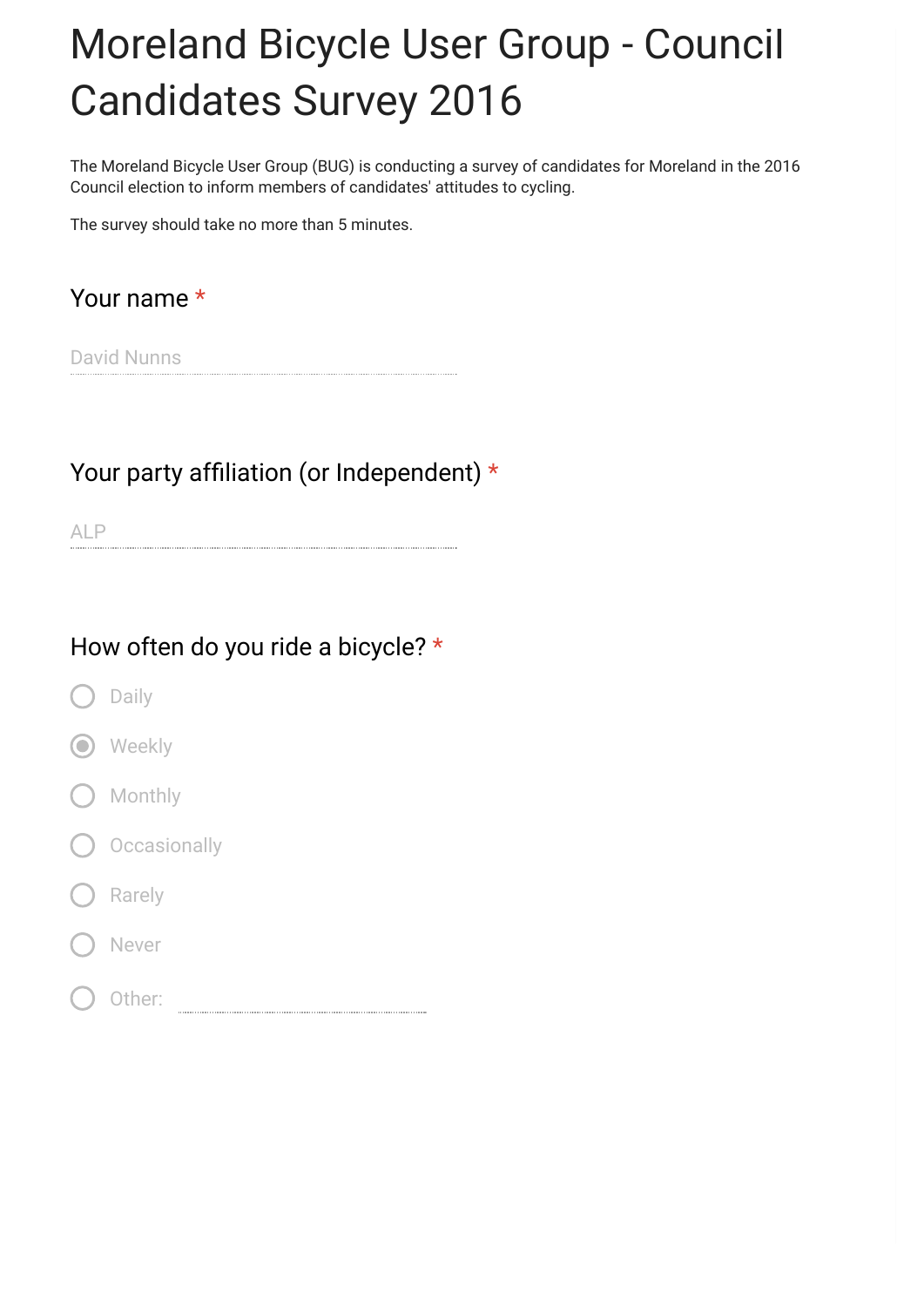### Are you a member of any cycling organisations?

|                                               | <b>Brunswick Cycling Club</b>                                |  |
|-----------------------------------------------|--------------------------------------------------------------|--|
|                                               | <b>Coburg Cycling Club</b>                                   |  |
|                                               | <b>Melbourne Bicycle Touring Club</b>                        |  |
|                                               | <b>Moreland BUG</b>                                          |  |
|                                               | <b>Bicycle Network (formerly Bicycle Victoria)</b>           |  |
|                                               | <b>Other BUG</b>                                             |  |
|                                               | Other:                                                       |  |
|                                               |                                                              |  |
| Which of the following are you familiar with? |                                                              |  |
|                                               |                                                              |  |
|                                               | <b>Brunswick Shimmy</b>                                      |  |
|                                               | Craigieburn Shared Path (along Craigieburn railway corridor) |  |
|                                               | <b>Merri Creek Path</b>                                      |  |

 $\vee$  Upfield Shared Path (along Upfield railway corridor)

Other:

## What is your perception of bicycle safety in Moreland? \*

| () About right  |
|-----------------|
| O Not very safe |
| () Very unsafe  |
| Other:          |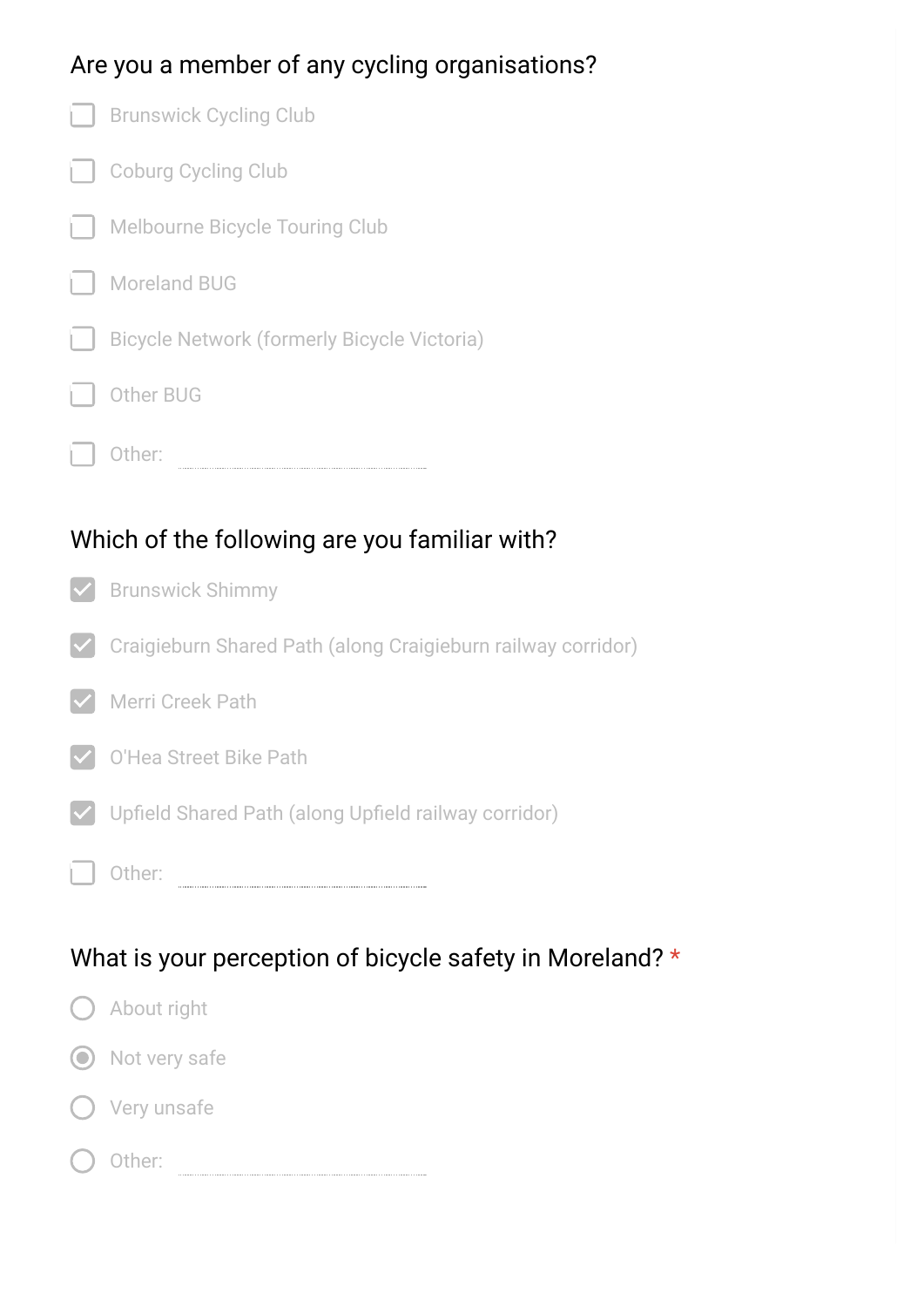Road safety, environmental sustainability, greenhouse emissions and public health & obesity are important public policy issues which are influenced by decisions you will make if you are elected. Do you see bicycle riding helping to solve any of these problems? \*

| Unrelated                            |
|--------------------------------------|
| ( ) Some                             |
| (O) Significant part of the solution |
| Other:                               |

#### Do you think that the best solution to road traffic congestion is:  $\star$

**Building more roads** 

- $\odot$  Providing sustainable transport options such as public transport and safer cycling that take cars off the road
- Other:

### What is the most appropriate traffic speed for our local streets to ensure safety for all users? \*

- 30 km/h
- 40 km/h
- 50 km/h
- 60 km/h

Other: appropriate limits based on the degree of bike/pedestrian/vehicle 4O kmh though some roads with 'Copenhagen' bike lanes might have other separation (i.e physical barriers)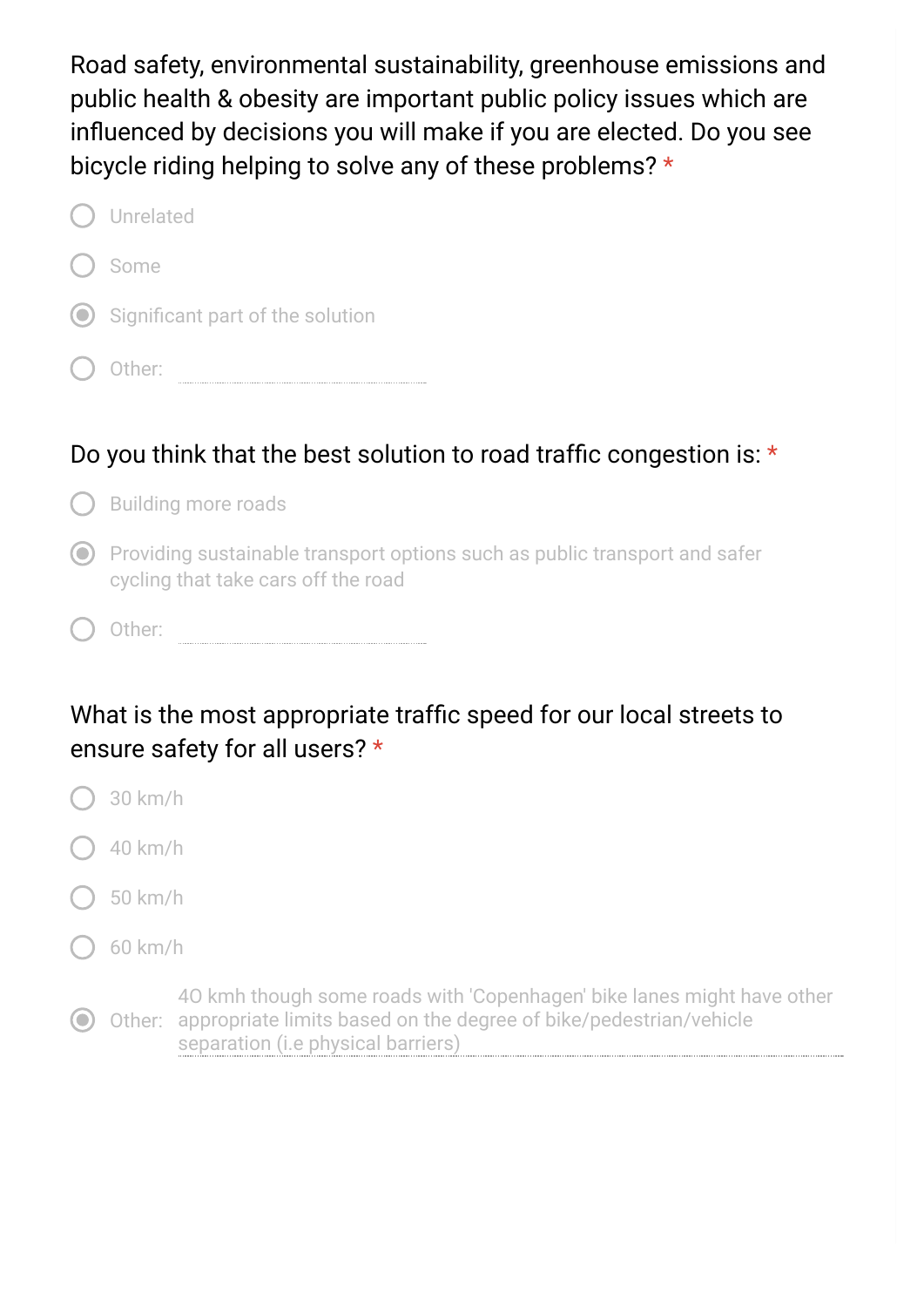#### The Moreland Bicycle Strategy

(http://www.moreland.vic.gov.au/globalassets/key-docs/policy[strategy-plan/bicycle-strategy-2011-21.pdf\) states that "To delive](https://www.google.com/url?q=http://www.moreland.vic.gov.au/globalassets/key-docs/policy-strategy-plan/bicycle-strategy-2011-21.pdf&sa=D&ust=1475556716465000&usg=AFQjCNGXehNgS1zJV6GcapRl_yU7QPOMBA)r these projects Council will need to increase funding commitments beyond historic levels [\$5 per resident] and commit to increasing bicycle expenditure in response to growth in cyclist numbers, population and inflation." In your view is \$5 per resident:  $*$ 

- Too much About right
- Not enough

Other: Rate-Capping should not be used as a cheap excuse to either cut services Not enough if the City of Moreland are to deliver on its Bicycle Strategy. or fail to deliver on existing commitments.

#### What is the role of Council and Councillor decisions in promoting cycling in Moreland? \*

- None/there are other priorities to focus on
- Minimal happy to lend passive support for projects funded by others
- Moderate
- $\odot$  Major cycling is a local issue with significant local benefits
- Other: